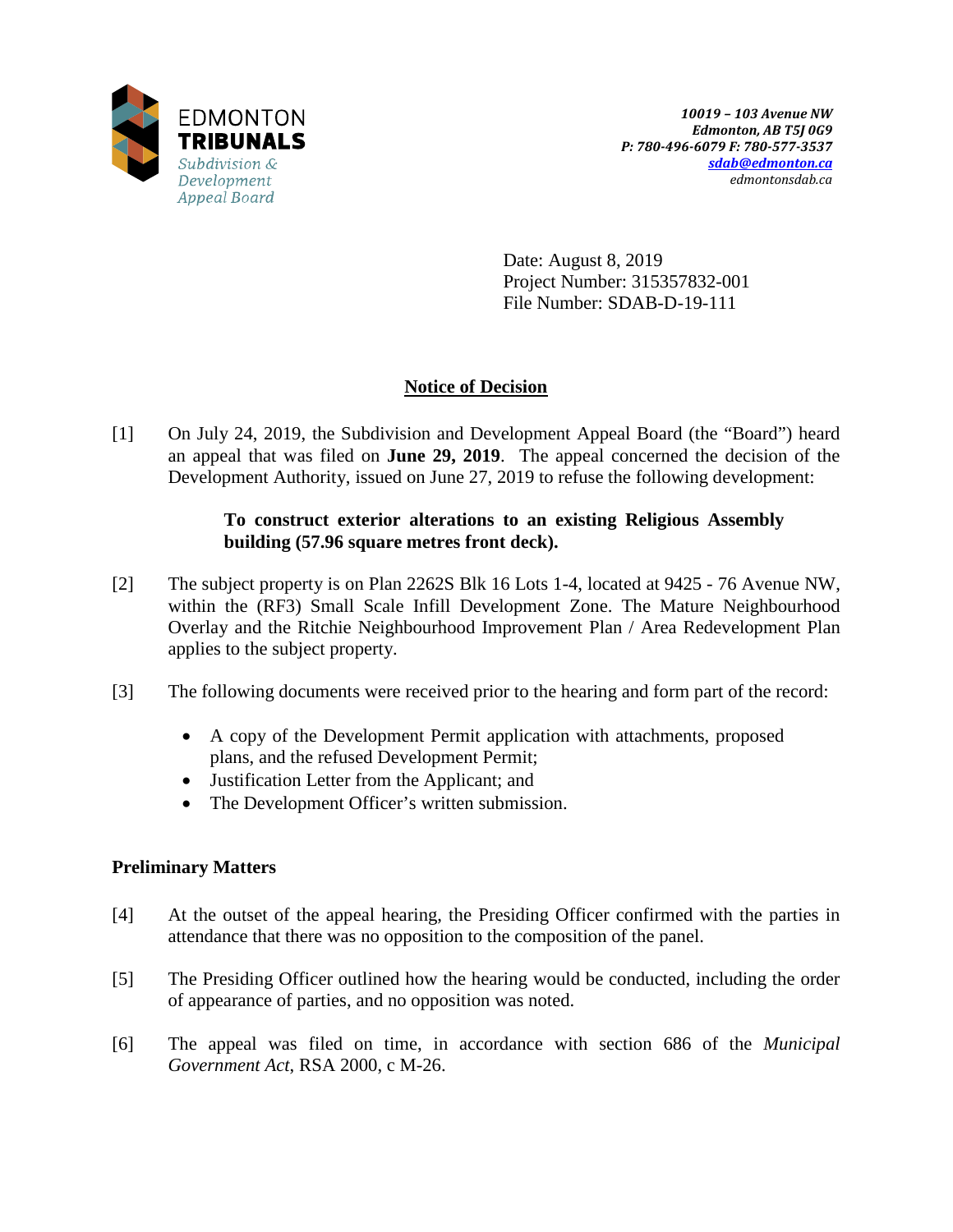### **Summary of Hearing**

- *i) Position of the Appellant, Mr. R. Van Dewark representing the Appellant, Christian City Church Edmonton:*
- [7] The Church is located in a small scale residential neighbourhood and they want to support the community enhancement that is currently taking place.
- [8] It is his opinion that the proposed deck will improve the aesthetics of the building and be a positive addition to the streetscape.
- [9] The sidewalk in front of the Church is well used by members of the community on their way to the Ritchie Market and the Mill Creek Ravine. The deck could be used as an amenity area for residents of the neighbourhood as well as members of the Church.
- [10] Mr. Van Dewark provided the following information in response to questions from the Board:
	- a) None of the neighbours have discussed the proposed deck with the Church.
	- b) The Church has operated from other locations in Old Strathcona for 27 years.
	- c) The Church has always supported the initiatives undertaken by the Ritchie Community League and has a good relationship with all of the adjacent neighbours, including the most affected neighbour who resides across 95 Street.
	- d) The plan is to have perimeter seating and approximately four or five tables with chairs on the deck. He estimated that the deck could accommodate 40 or 50 people.
	- e) There is currently a day care operating in the basement of the Church and space is also rented to the Red Cross, Alcoholics Anonymous and other small organizations.
	- f) The day care has an outdoor play space at the rear of the building.
	- g) It was acknowledged that community members would have to access the deck from the subject site and not the public sidewalk. The Church will notify neighbourhood residents that the deck is available for public use.
	- h) It is their plan to utilize the deck in the same way that a restaurant uses an outdoor patio. Weddings, wedding receptions and other social events could be held on the deck during the spring and summer months.
	- i) The recommended conditions provided by the Development Officer have been reviewed and are acceptable.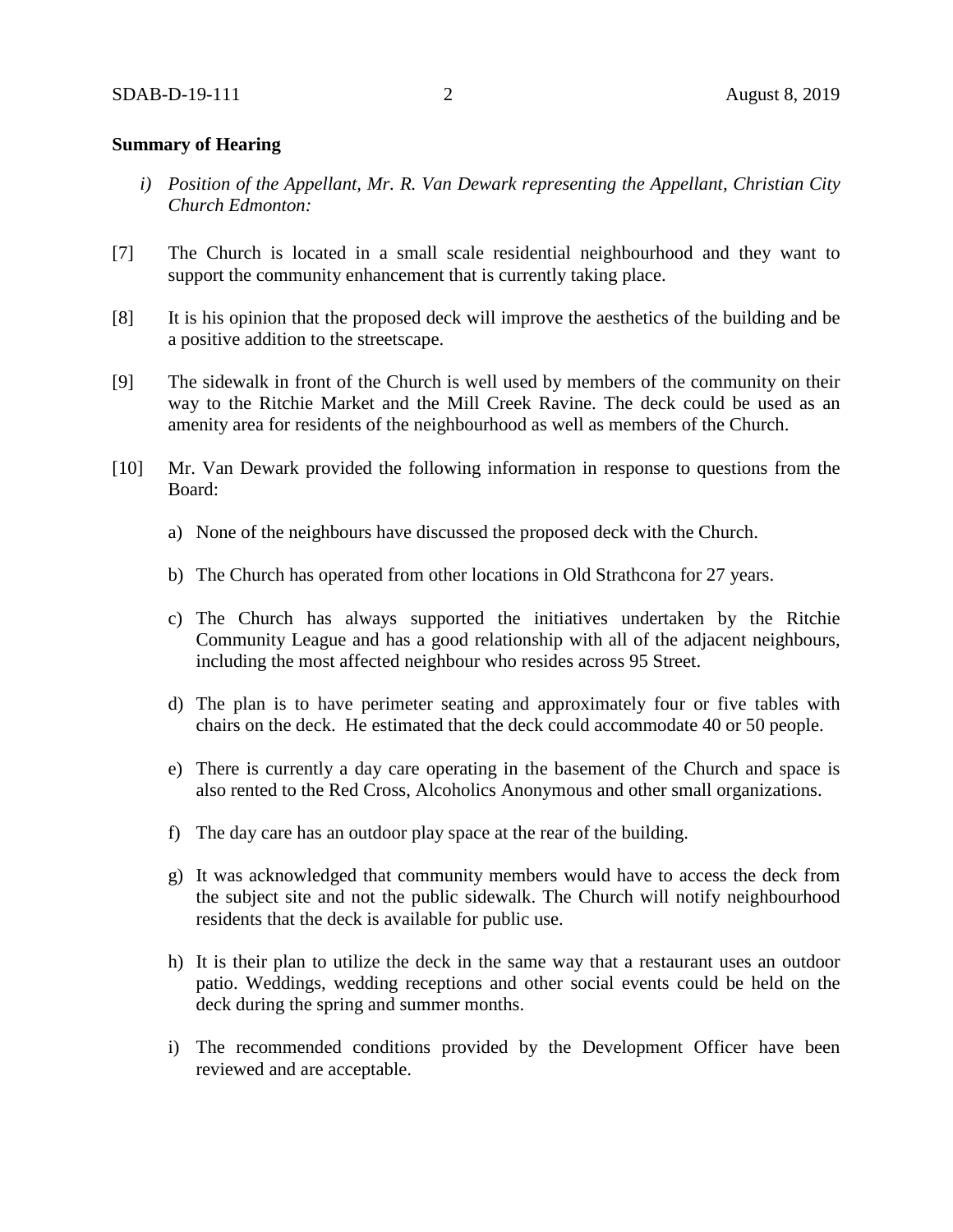- *ii) Position of the Development Officer, Ms. H. Xu:*
- [11] Ms. Xu did not attend the hearing but provided a written submission that was considered by the Board.

#### **Decision**

- [12] The appeal is **ALLOWED** and the decision of the Development Authority is **REVOKED**. The development is **GRANTED** as applied for to the Development Authority, subject to the following **CONDITIONS**:
	- 1. The development shall be in accordance with the stamped and approved drawings.
	- 2. All new Signs require separate Development Applications. More information about Signs can be found on the city of Edmonton's website: [https://www.edmonton.ca/business\\_economy/signs.aspx.](https://www.edmonton.ca/business_economy/signs.aspx)
	- 3. All required parking and loading facilities shall only be used for the purpose of accommodating the vehicles of clients, customers, employees, members, residents or visitors in connection with the building or Use for which the parking and loading facilities are provided, and the parking and loading facilities shall not be used for driveways, access or egress, commercial repair work, display, sale or storage of goods of any kind. (Reference Section 54.1.1.c)
	- 4. Any outdoor lighting for any development shall be located and arranged so that no direct rays of light are directed at any adjoining properties, or interfere with the effectiveness of any traffic control devices. (Reference Section 51)
- [13] In granting the development, the following variances to the *Edmonton Zoning Bylaw* are allowed:
	- 1. The maximum allowable projection for a Platform Structure into the required Front Setback of 2.5 metres per section  $44.3(a)$  is varied to allow an excess of 2.0 metres, thereby increasing the maximum allowed to 4.5 metres.
	- 2. The Front Yard Landscaping requirements per section 55.3(1)(e) are waived.

#### **Reasons for Decision**

[14] A Religious Assembly is a Discretionary Use in the (RF3) Small Scale Infill Development Zone.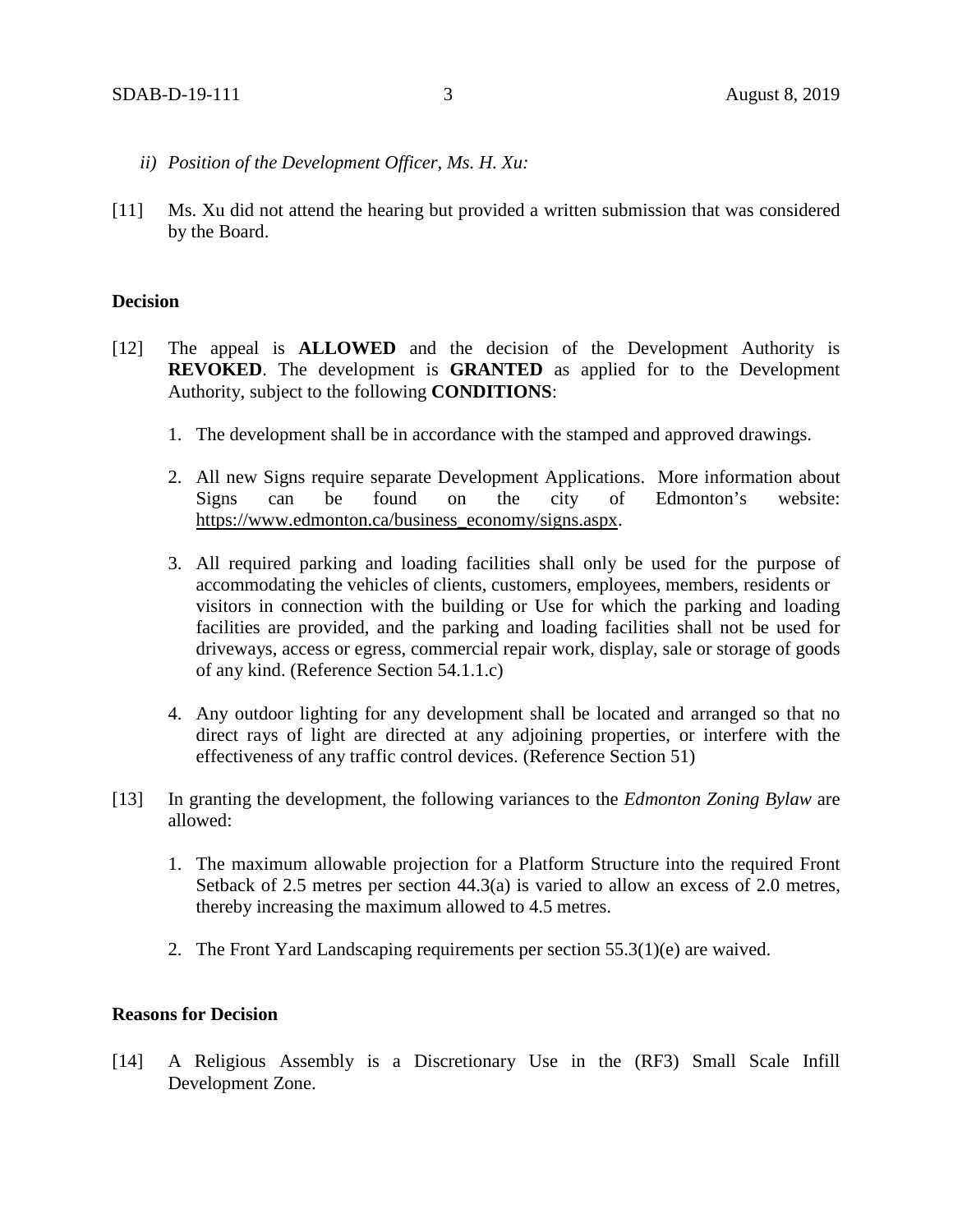- [15] Pursuant to section 7.8(14) of the *Edmonton Zoning Bylaw*, a Religious Assembly is included in the Community, Educational, Recreational and Cultural Service Use Class.
- [16] The Board grants the required variances for the following reasons:
	- a) The Religious Assembly has been operating at this location for some time without any known complaints regarding increased vehicular or pedestrian traffic and the proposed Platform Structure will not impact the day-to-day operations of the Church.
	- b) The Religious Assembly is located on the periphery of a residential neighbourhood in close proximity to the Mill Creek Ravine. Further, the subject Site is located on a tree lined roadway, surrounded on the north and east property lines by mature trees and a significant amount of landscaping which will mitigate the impact of waiving the requirement to provide landscaping in the Front Yard.
	- c) The Court of Appeal in *Newcastle Centre GP Ltd v Edmonton (City),* 2014 ABCA 295 determined that the Board cannot presume that a development will unduly interfere with the amenities of a neighbourhood or materially interfere with the use, enjoyment or value of neighbouring parcels of land. The Board must only come to that conclusion based on the evidence provided. In this case the Board notes that no letters of either support or opposition were received from any of the affected property owners or the Community League.
	- d) The variance to allow an excess in the maximum allowable projection of a Platform Structure into the required Front Setback is appropriate because it is not uncommon for non-residential Uses, such as those listed in section 7.8 of the *Edmonton Zoning Bylaw*, Community, Educational, Recreational and Cultural Service Uses, which includes a Religious Assembly, to include outdoor amenity spaces that extend to the property line and engage passersby.
- [17] Based on all of the above, the Board finds that the proposed development will not unduly interfere with the amenities of the neighbourhood or materially interfere with or affect the use, enjoyment or value of neighbouring parcels of land.

Mr. V. Laberge, Presiding Officer Subdivision and Development Appeal Board

Board members in attendance: Ms. K. Cherniawsky, Ms. M. McCallum, Ms. S. McCartney, Mr. L. Pratt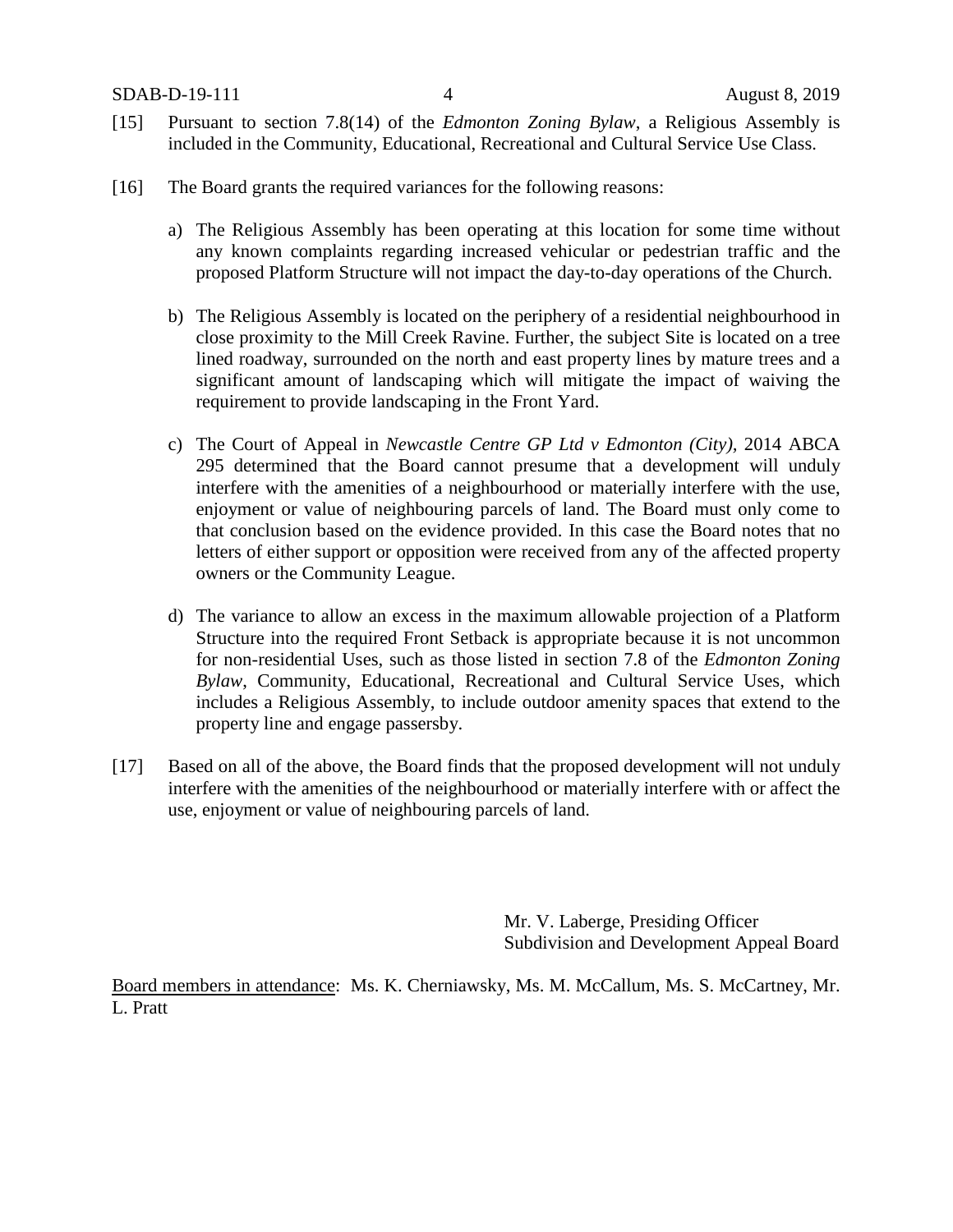### **Important Information for the Applicant/Appellant**

- 1. This is not a Building Permit. A Building Permit must be obtained separately from the Sustainable Development Department, located on the 2nd Floor, Edmonton Tower, 10111 – 104 Avenue NW, Edmonton, AB T5J 0J4.
- 2. Obtaining a Development Permit does not relieve you from complying with:
	- a) the requirements of the *Edmonton Zoning Bylaw*, insofar as those requirements have not been relaxed or varied by a decision of the Subdivision and Development Appeal Board,
	- b) the requirements of the *Alberta Safety Codes Act*,
	- c) the *Alberta Regulation 204/207 – Safety Codes Act – Permit Regulation*,
	- d) the requirements of any other appropriate federal, provincial or municipal legislation,
	- e) the conditions of any caveat, covenant, easement or other instrument affecting a building or land.
- 3. When an application for a Development Permit has been approved by the Subdivision and Development Appeal Board, it shall not be valid unless and until any conditions of approval, save those of a continuing nature, have been fulfilled.
- 4. A Development Permit will expire in accordance to the provisions of section 22 of the *Edmonton Zoning Bylaw, Bylaw 12800*, as amended.
- 5. This decision may be appealed to the Alberta Court of Appeal on a question of law or jurisdiction under section 688 of the *Municipal Government Act*, RSA 2000, c M-26. If the Subdivision and Development Appeal Board is served with notice of an application for leave to appeal its decision, such notice shall operate to suspend the Development Permit.
- 6. When a decision on a Development Permit application has been rendered by the Subdivision and Development Appeal Board, the enforcement of that decision is carried out by the Sustainable Development Department, located on the 2nd Floor, Edmonton Tower, 10111 – 104 Avenue NW, Edmonton, AB T5J 0J4.

*NOTE: The City of Edmonton does not conduct independent environmental checks of land within the City. If you are concerned about the stability of this property for any purpose, you should conduct your own tests and reviews. The City of Edmonton, when issuing a development permit, makes no representations and offers no warranties as to the suitability of the property for any purpose or as to the presence or absence of any environmental contaminants on the property.*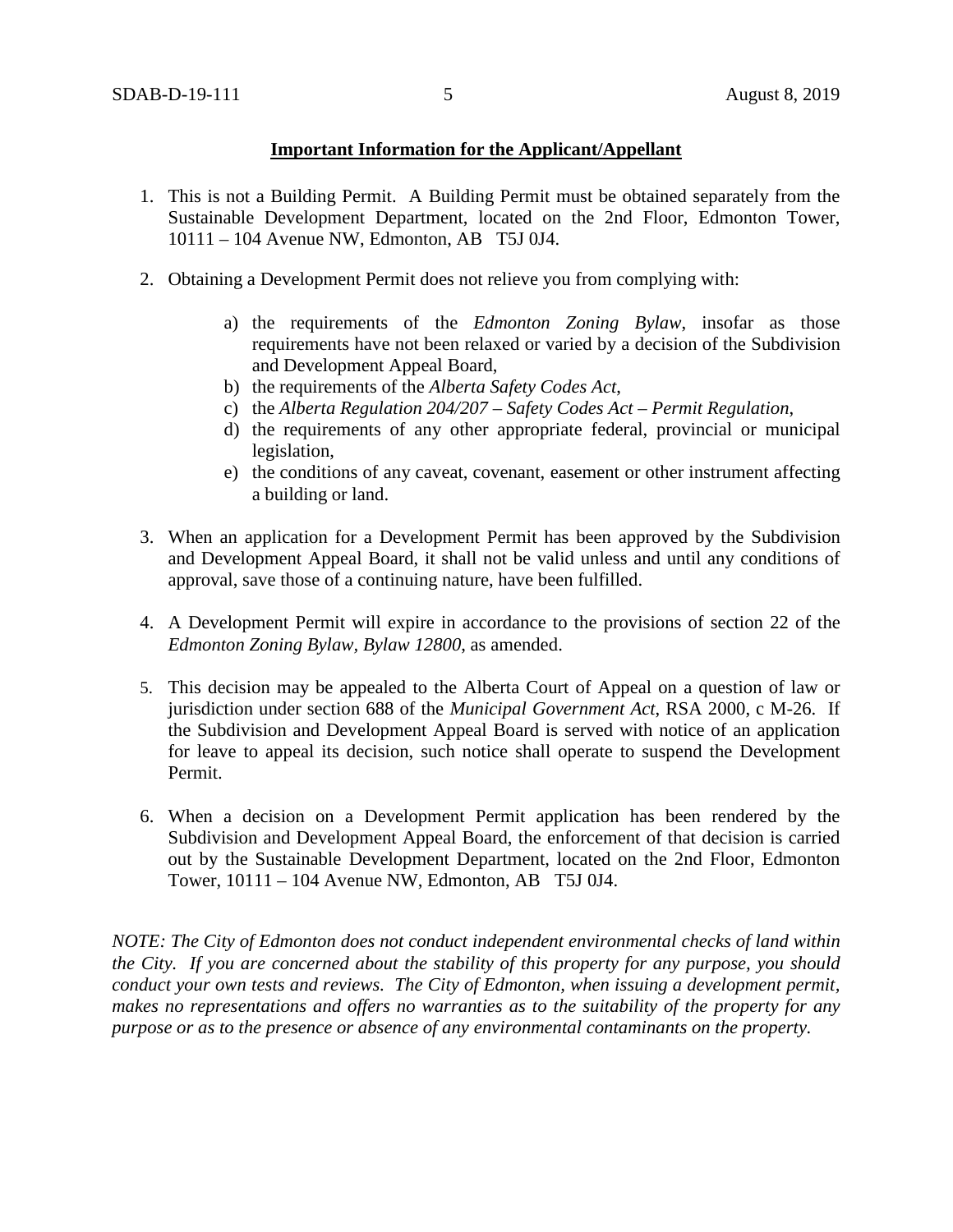

Date: August 8, 2019 Project Number: 312757486-001 File Number: SDAB-D-19-112

# **Notice of Decision**

[1] On July 24, 2019, the Subdivision and Development Appeal Board (the "Board") heard an appeal that was filed on **June 27, 2019**. The appeal concerned the decision of the Development Authority, issued on June 11, 2019, to refuse the following development:

## **To operate a Major Home Based Business (HYDRO-VACS UNLIMITED SALES LTD - storage and sales of trucks with demonstrations inside a closed shop).**

- [2] The subject property is on Plan 7521733 Blk 2 Lot 3, located at 2340 28 Avenue SW, within the (RR) Rural Residential Zone. The Decoteau Area Structure Plan applies to the subject property.
- [3] The following documents were received prior to the hearing and form part of the record:
	- A copy of the refused Development Permit;
	- The Development Officer's written submissions including a Court of Appeal of Alberta decision, *Edmonton (City) v Edmonton (Subdivision and Development Appeal Board)*, 2017 ABCA 140;
	- The Appellant's written submissions; and
	- One online response in support of the proposed development.
- [4] The following exhibits were presented during the hearing and form part of the record:
	- Exhibit A Court of Appeal of Alberta decision, *Thomas v Edmonton (City)*, 2016 ABCA 57 ("*Thomas*") submitted by Legal Counsel for the Appellant;
	- Exhibit B SDAB-D-99-043 submitted by an affected property owner; and
	- Exhibit C Previous decisions of the Subdivision and Development Appeal Board submitted by Legal Counsel for the Appellant.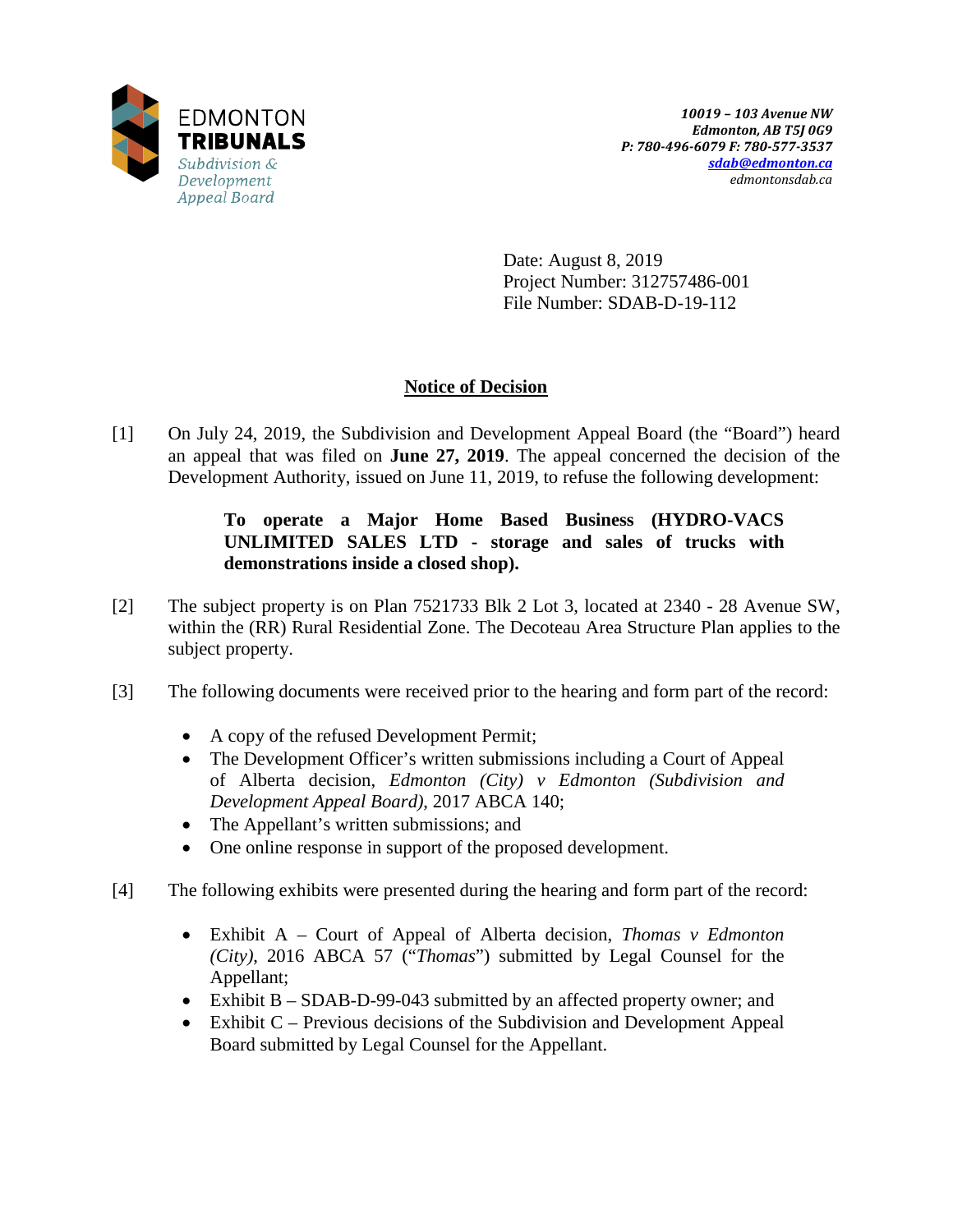### **Preliminary Matters**

- [5] At the outset of the appeal hearing, the Presiding Officer confirmed with the parties in attendance that there was no opposition to the composition of the panel.
- [6] The Presiding Officer outlined how the hearing would be conducted, including the order of appearance of parties, and no opposition was noted.
- [7] The appeal was filed on time, in accordance with section 686 of the *Municipal Government Act*, RSA 2000, c M-26.
- [8] The Presiding Officer referenced the Court of Appeal of Alberta decision *Edmonton (City) v Edmonton (Subdivision and Development Appeal Board)*, 2017 ABCA 140 ("*Grewal*"). He advised Legal Counsel for the Appellant that the Board is bound by this decision and asked him to address the decision as well as section 75.5 of the *Edmonton Zoning Bylaw* during his presentation.

### **Summary of Hearing**

- *i) Position of the Appellants, Mr. K. Heather and Mrs. P. Heather and their Legal Counsel, Mr. P. Barrette, Prowse Chowne LLP:*
- [9] The proposed Major Home Based Business requires the outdoor storage of three commercial vehicles that exceed the maximum allowable gross vehicle weight (G.V.W.R.) of 4600 kilograms.
- [10] The Board is being asked to exercise its discretion pursuant to section  $687(3)(d)$  of the *Municipal Government Act* to allow the required variances and grant a development permit because the proposed Major Home Based Business will not unduly interfere with the amenities of the neighbourhood or materially interfere with the use, enjoyment or value of neighbouring parcels of land.
- [11] The proposed development conforms with the Use prescribed for the land in the *Edmonton Zoning Bylaw*.
- [12] In 2016, the Board allowed an appeal and granted the development subject to conditions that the development permit would expire two years from the date of the Board's decision, on June 24, 2018, and that no more than three oversized vacuum trucks were permitted to be stored on the site at any one time. At that time the Board determined that the scale and intensity of the proposed Use was appropriate in this neighbourhood based on the evidence provided that several other property owners operated businesses that required the storage of overweight vehicles and because the visual impact of the commercial vehicles being stored on the site would be mitigated by its mature trees and landscaping. The Board determined that it was appropriate to issue a development permit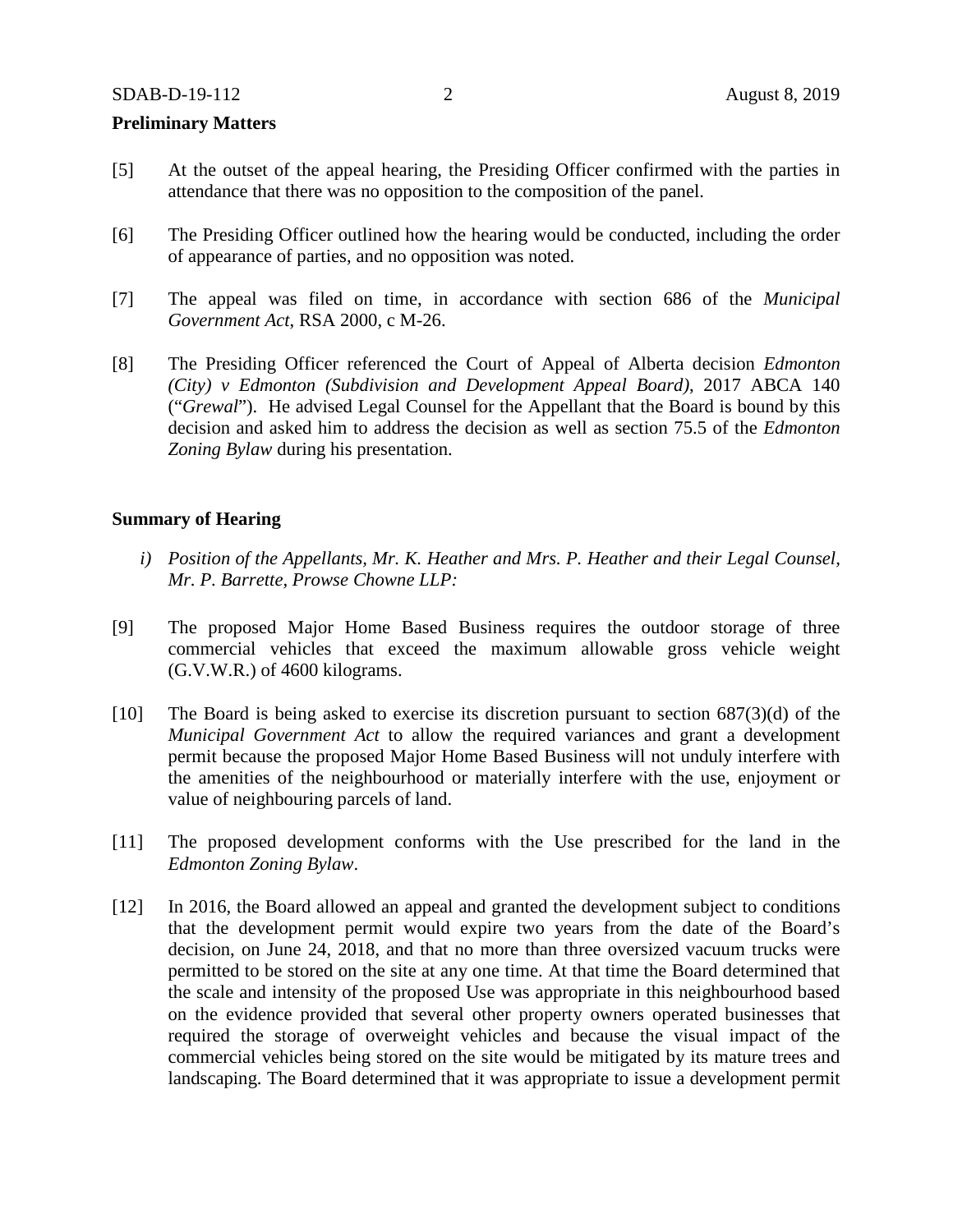SDAB-D-19-112 3 August 8, 2019

for a period of two years in order to give the Mr. Heather adequate time to sell the business.

- [13] Since 2016, the business has been scaled down and Mr. Heather has made every effort to sell his business in spite of the downturn in the economy and health issues that he and his wife have been dealing with. He is only seeking a temporary two-year permit in order to facilitate his attempts to sell his business. However, because of his age and his wife's health, if he is unable to sell the business within two years, he has made the decision that the doors will be closed.
- [14] Mr. Heather advised the Board that he is 68 years old and he and his wife have lived on the subject site for 21 years. His wife was diagnosed with Parkinson's disease 15 years ago.
- [15] He estimated that he spends 35 percent of his time as his wife's primary care giver and the remainder of his time is spent operating his business. He does all of the cooking, grocery shopping, banking and all of the other errands because it is difficult for his wife to leave the house. They have a housekeeper who comes in every two weeks to help with the cleaning.
- [16] They live on a large acreage with many gardens and fruit trees that require a lot of upkeep. An aerial photograph was referenced to illustrate the location of the tree farm, the gardens, fish pond and fruit trees.
- [17] The site is not serviced with electricity, water or sanitary services. There are no street lights or sidewalks in the subdivision. The house is approximately 1400 square feet in size and the shop is 1920 square feet in size.
- [18] An aerial photograph was referenced to illustrate where the three commercial vehicles are stored on the site. It was noted that this area cannot be seen from the road.
- [19] There are several other home based businesses operating in the area. One in particular that operates seven gravel trucks. Almost all of his neighbours own a recreational vehicle.
- [20] He started the business that involves the purchase and sale of hydro-vac trucks and trailers in 2007. The shop is used to clean and service the trucks and make minor repairs as well as conduct demonstrations. No major repairs are done on site. The business grew and between 2012 and 2015 there were between 12 and 15 trucks on-site which led to a complaint by one of his neighbours.
- [21] The complaint resulted in the appeal hearing that was held in 2016. The Board approved his development permit for a period of two years. Several ads were referenced to illustrate that following this approval more aggressive attempts were made to sell the business. Equipment was also removed from the site and he currently estimates that there is a truck on site once every month and a customer visit once every two months.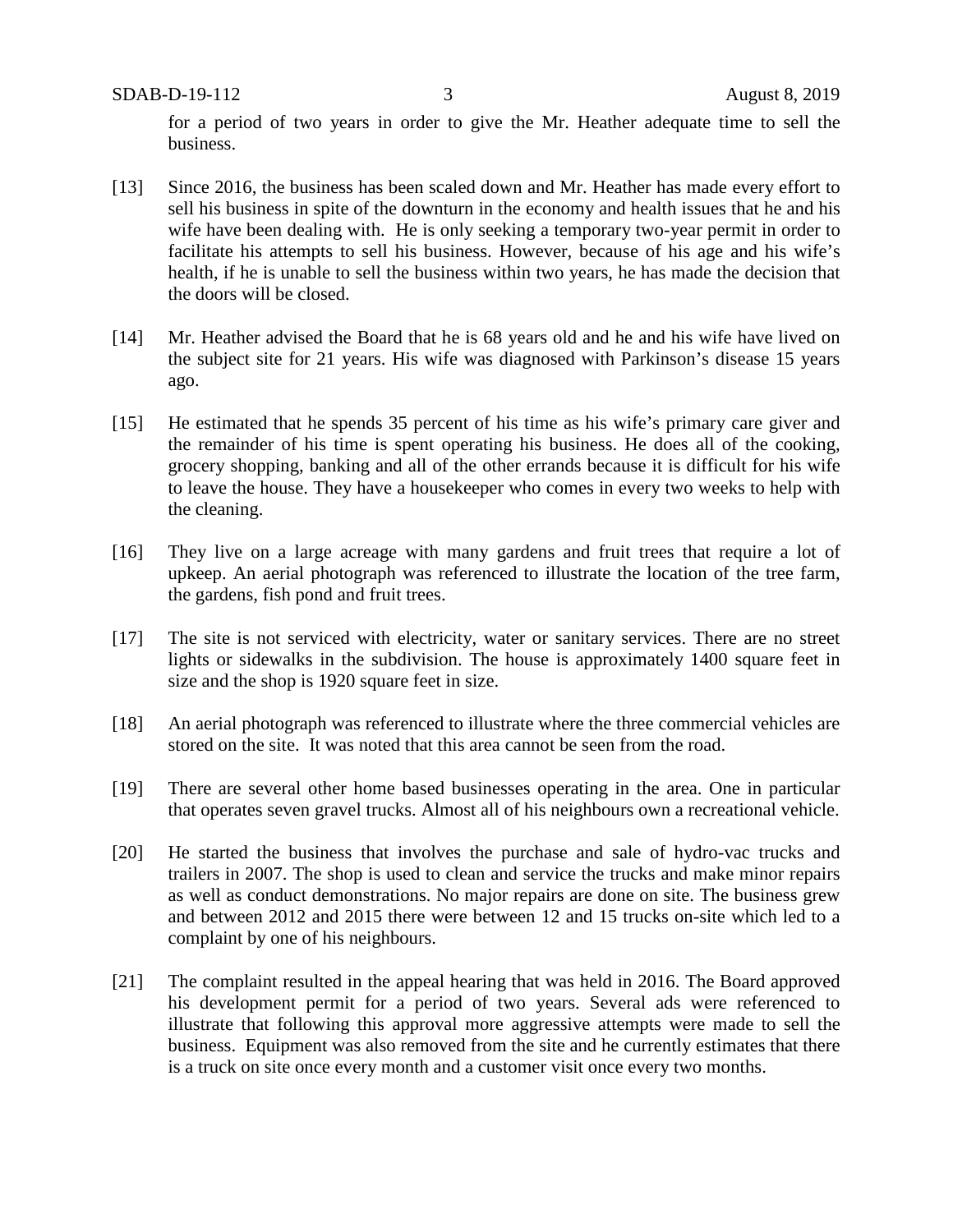- [22] The business does not have any signage.
- [23] He has one employee who is trained as a mechanic and also in first aid. He stays with his wife when he has to leave for any reason.
- [24] He requires an additional two year approval in order to sell his business. The monies generated from the sale are his pension and retirement plan. However, he has decided to close the doors to his business if it is not sold within two years. Development permits and business licenses are required in order to sell the equipment.
- [25] After the appeal hearing in 2016 most of the equipment was sold at a discounted price and the business was downsized. A copy of a Listing Agreement with Score Business Brokers dated March 2018 was referenced to illustrate the ongoing efforts to sell this business. A Letter of Interest dated July 17, 2019 was also referenced to confirm that there is a potential sale in place if an agreement can be reached on the distribution.
- [26] Letters of support were provided from two of the most affected property owners.
- [27] An aerial photograph was referenced to illustrate the location of other businesses operating in the subdivision. These include a gravel truck operation with 6 or 7 trucks, a mechanic shop, a construction business, a computer manufacturing company and a wedding venue.
- [28] Mr. Barrette and Mr. Heather provided the following information in response to questions from the Board:
	- a) Mr. Barrette submitted a Court of Appeal decision *Thomas* that was marked as *Exhibit A*.
	- b) In this decision the Court of Appeal provided an in depth analysis of section 687(3)(d) of the *Municipal Government Act*. Paragraph [29] states:
		- [29] What then is the rationale for this exception? Statutory plans and land use bylaws set out general development standards that are common to all lands in a specific area. These standards are typically defined with precision so that everyone understands what a particular site can be used for, and what can be constructed thereon. But as with all line-drawing, it is recognized that there will be cases in which a strict application of the set standards could lead to an unreasonable result. To relieve against hardship, the Legislature has conferred on subdivision and development appeal boards the authority to relax – that is vary, dispense with or waive – development standards in the applicable land use bylaw providing certain conditions as set out in s 687(3)(d) are met.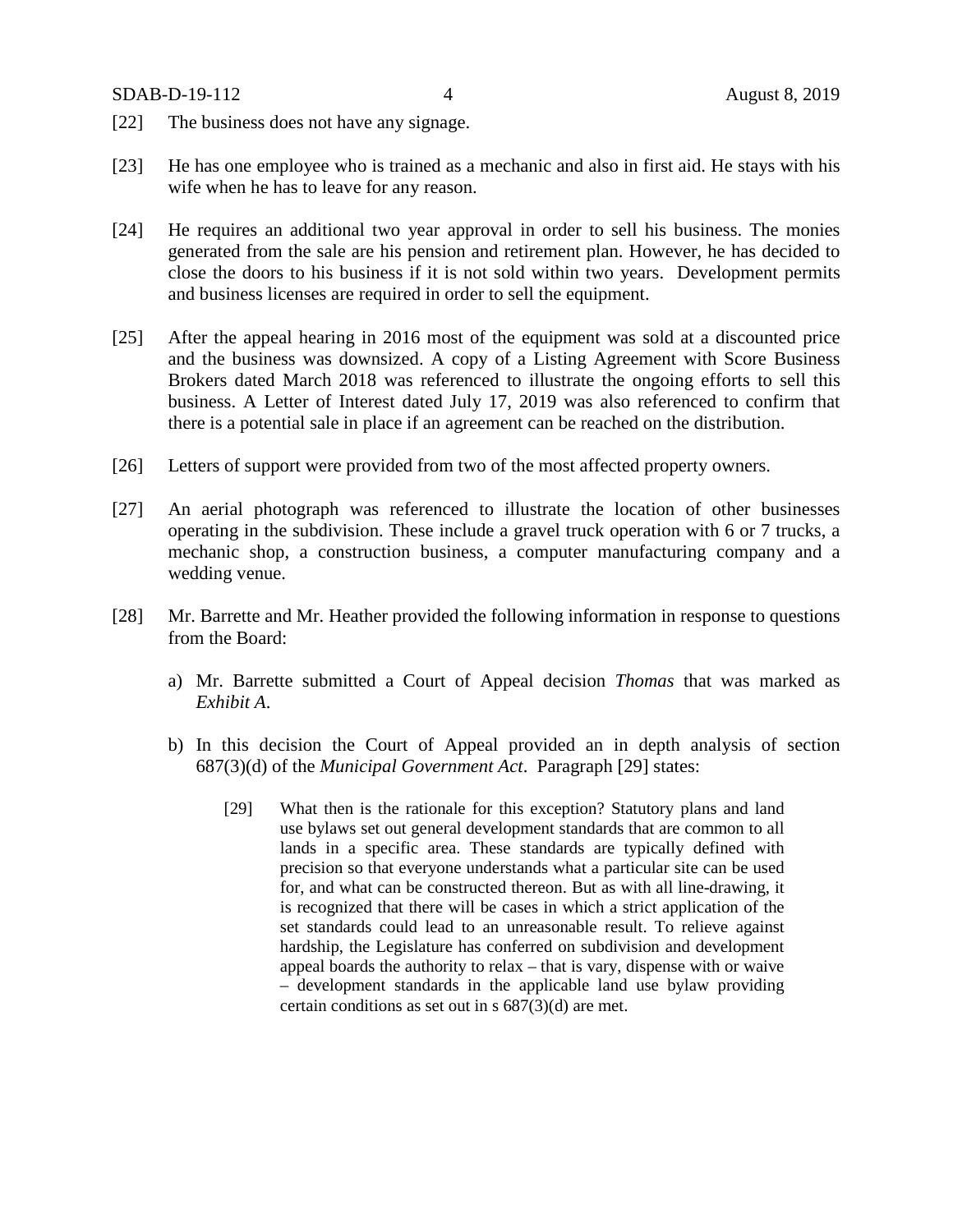In Mr. Heather's case the General Purpose of the land and building is (RR) Rural Residential. Section 240.1 of the *Edmonton Zoning Bylaw* states:

The purpose of this Zone is to provide for Single Detached Residential development of a permanent nature in a rural setting, generally without the provision of the full range of urban utility services. The RR Zone is intended to regulate rural residential development within existing rural residential subdivisions that existed prior to the passage of this Bylaw, and is not intended to facilitate future rural residential development and subdivision, which is contrary to the Municipal Development Plan.

Nothing about the proposed business contravenes the (RR) Rural Residential Zone.

- c) Paragraphs [30] and [31] of *Thomas* state:
	- [30] I have concluded that the SDAB does not have the jurisdiction under s  $687(3)(d)$  to waive compliance with the community consultation requirement under the Zoning Bylaw. Where mandated, community consultation is a condition precedent to the issuance of a valid development permit. There are several reasons for this.
	- [31] First, under s 687(3)(d) of the Act, the Legislature has conferred on subdivision and development appeal boards in this province a development standard variance power only. The text of s 687(3)(d) describes the scope of, and limitations on, the SDAB's variance power. The Legislature has granted subdivision and appeal boards in Alberta a variance power where a "proposed development does not comply with the land use bylaw". What is it that must not comply with the relevant land use bylaw (in this case, the Zoning Bylaw) to engage the SDAB's variance power? A purposive and contextual interpretation of relevant provisions in the Act reveals that it is the "proposed development" itself that must not be in compliance with the land use bylaw.

The Board cannot vary land use but can vary the standards that apply for a development permit.

- d) Paragraph [33] of *Thomas* states:
	- [33] Given the context here, the only relevant subsection is s 616(b)(ii). Hence, to engage the SDAB's variance authority, it is the physical structure that must not comply with the relevant land use bylaw, not the failure to fulfill the procedural requirement for community consultation. That conclusion is supported by the wording of the balance of s  $687(3)(d)$ . A subdivision and development appeal board is required to consider whether the proposed development, notwithstanding its noncompliance with a land use bylaw, materially interferes with the amenities of the neighbourhood or materially interferes with or affects the use, enjoyment and value of neighbouring parcels of land. In other words, the test in s 687(3)(d) is directed to those cases where the physical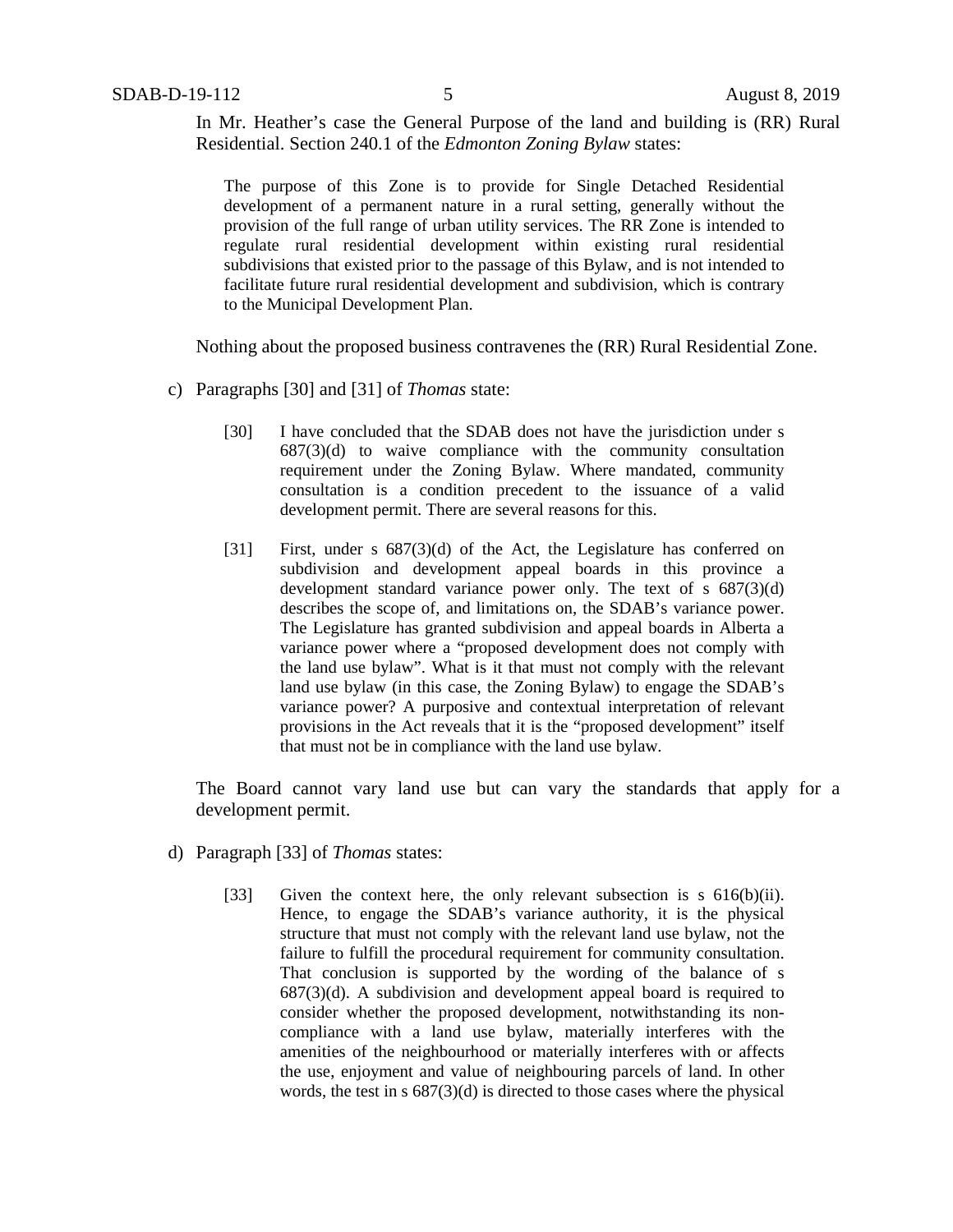aspects of the proposed development pose no risk to neighbouring lands notwithstanding non-compliance with development standards.

- e) Therefore, allowing the storage of heavy vehicles on the subject site on a temporary basis does not vary the land Use which is (RR) Rural Residential and is a variance that can be considered by the Board.
- f) Variance power in this case is necessary to alleviate matters that were not apparent in the appeal considered by the Court of Appeal in the *Grewal* decision.
- g) The Major Home Based Business in *Grewal* was much more intense than what is proposed because that business required the storage of eight semi-trailer trucks. In this case, there are only three trucks that require outdoor storage and the demonstration portion of the business is held inside the shop. Approval of this Major Home Based Business is only being sought on a temporary basis.
- h) In Mr. Heather's case there is a hardship circumstance for the Appellant that was not evident in the appeal of the *Grewal* Major Home Based Business. Mr. Heather and his wife are both ill and his business needs to be onsite in order to accommodate their personal circumstances.
- i) It is Mr. Barrette's opinion that based on section 687(3)(d) of the *Municipal Government Act* and these underlying contextual factors that distinguish this appeal from the *Grewal* matter, a decision to extend the development permit in this situation will be consistent with the findings of the Court of Appeal.
- j) A two year limit on the development permit is consistent with the spirit of the *Edmonton Zoning Bylaw* and the (RR) Rural Residential Zone. Variances can be granted to alleviate against hardship when a strict application of the rules is unreasonable. In this case, the outdoor storage of the three commercial vehicles is screened from adjacent property owners by stands of large mature trees and is consistent with the land use.
- k) Mr. Barrette confirmed that the Appellants are requesting a development permit to expire two years from now which is effectively the same request that Board previously denied in 2016 when it approved a permit limited to a two-year term. He also confirmed that the 2016 decision had not been appealed. However, he reiterated that Mr. Heather has been attempting to sell his business since the previous approval by the Board and would now accept a condition being imposed on this approval that no further appeals or extensions could be considered.
- l) Mr. Heather clarified that one of the two trucks on-site is a tandem axle vehicle. All of the new trucks are single axle vehicles.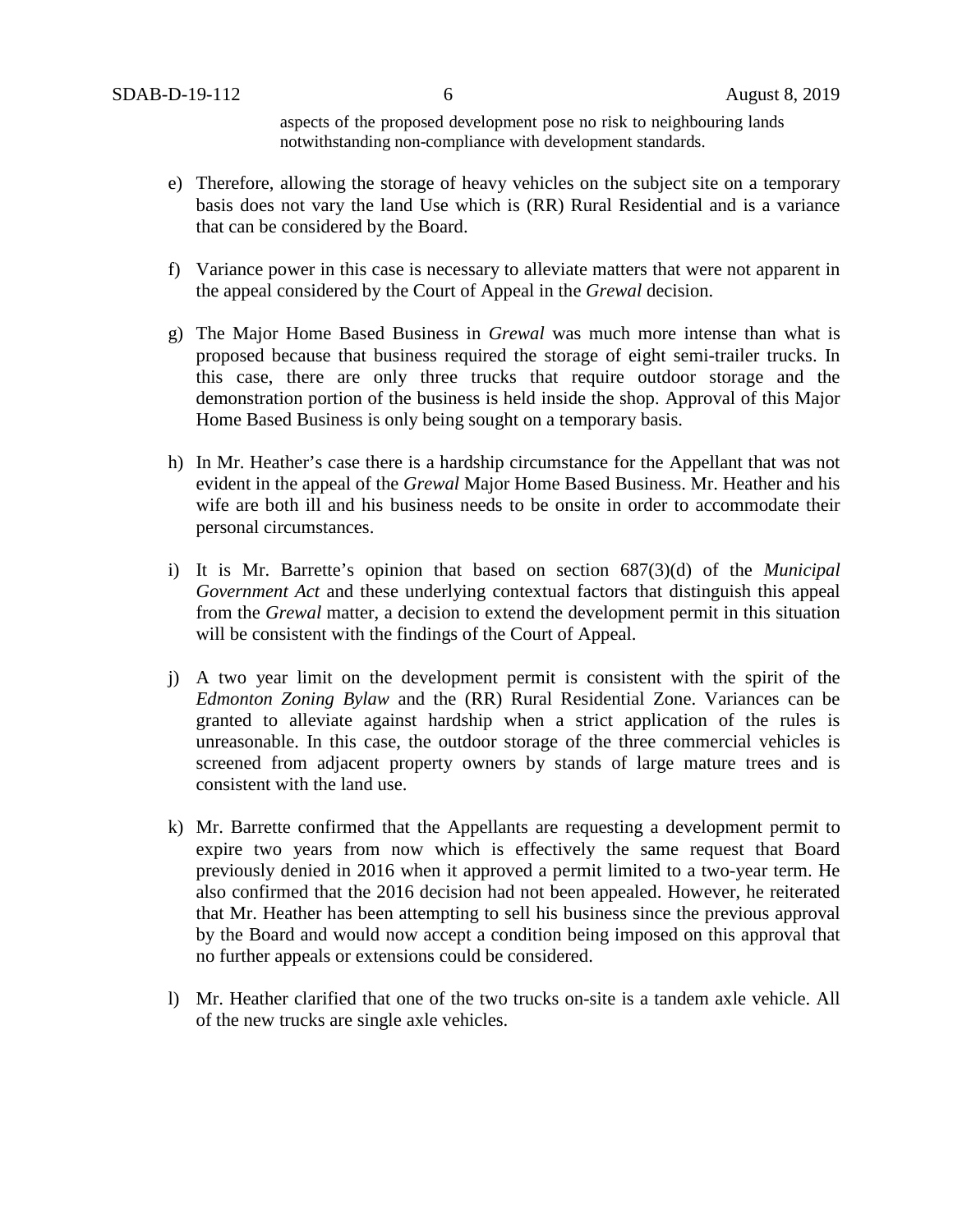- *ii) Position of an affected property owner in opposition to the Appellant, Mr. D. Kuefler:*
- [29] Mr. Kuefler submitted a copy of a previous decision of the Board, SDAB-D-99-043, marked *Exhibit B*. A condition was imposed on the approval of the Accessory building which stated "the building shall not be used for commercial or industrial business activities".
- [30] This Accessory building has been used as a fundamental part of the business that has been operating on the subject site for the past 20 years.
- [31] He has attended all of the previous appeal hearings and his concerns have not changed. There is excessive noise generated because the vacuum trucks are tested outside. The trucks are not being stored in the area east of the Accessory storage shed, behind the line of trees than run east to west along the northern part of the site to comply with a condition that was imposed on the approval in 2016.
- [32] This business has not been established legally from the beginning and an extension to allow the sale of the business should not be granted.
- [33] He has tried to be reasonable but it is not fair that he has to bear the brunt of the negative impacts of this business.
- [34] He acknowledged that there are other home based businesses operating in the subdivision but they have approved development permits.
	- *iii) Position of the Development Officer, Mr. R. Zhou:*
- [35] Mr. Zhou did not attend the hearing but provided a written submission that was considered by the Board.
	- *iv) Rebuttal of the Appellant:*
- [36] Mr. Heather referenced an aerial photograph to illustrate that Mr. Kuefler's house is not located west of the area where the trucks are stored. There is a stand of mature trees behind the properties and he questioned Mr. Kuefler's ability to even see the trucks that are stored on site.
- [37] Mr. Barrette submitted several previous decisions of the Subdivision and Development Appeal Board for other properties located in this subdivision, marked *Exhibit C*.
- [38] Mr. Barrette acknowledged that all of the decisions predate the *Grewal* Court of Appeal decision. He clarified that the decisions are being submitted to illustrate the character of the neighbourhood and that the proposed Use is consistent with that character. In each of the previous decisions referenced, the Board exercised its discretion and approved Major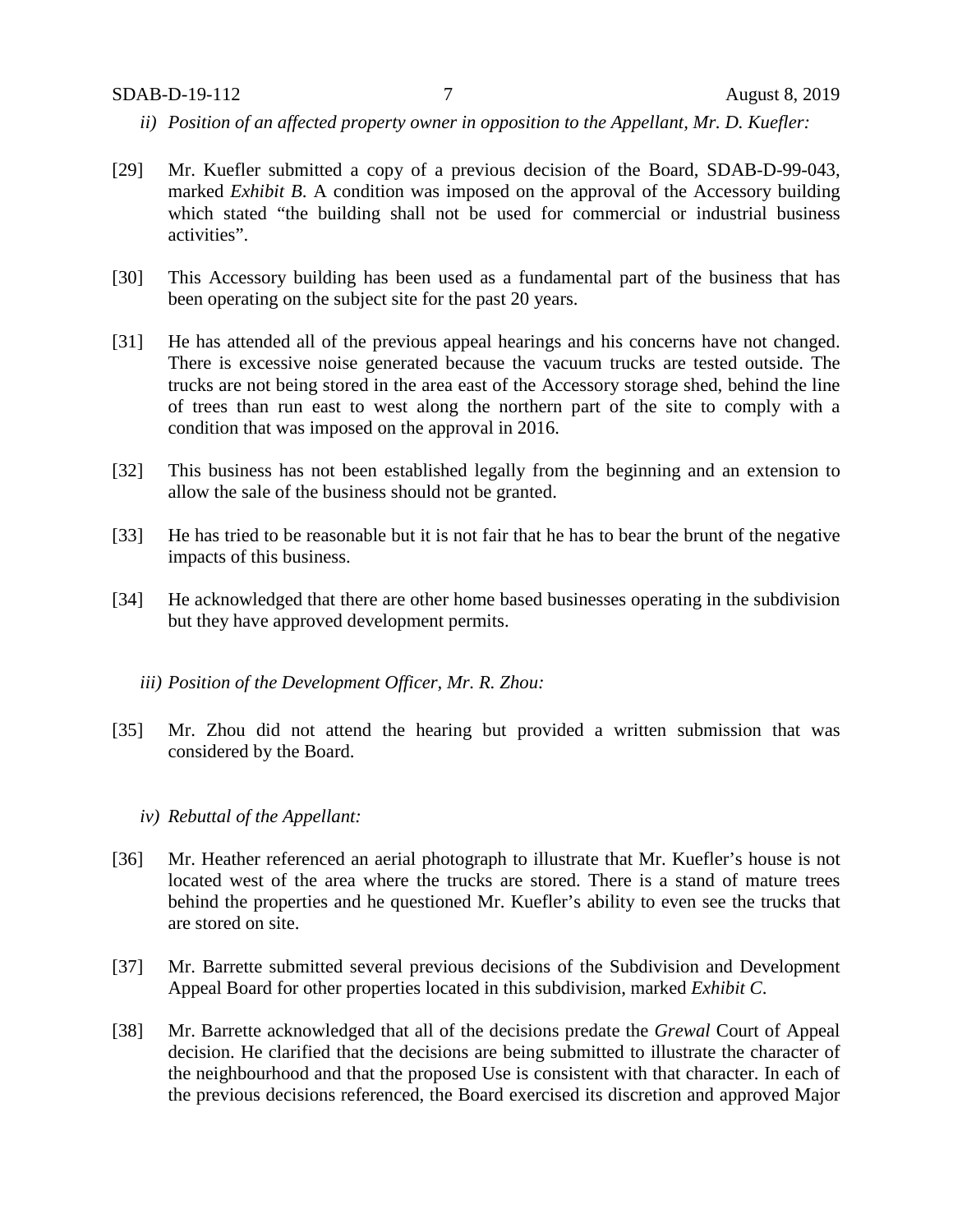Home Based Businesses to allow outdoor storage or the storage of vehicles that exceeded the maximum allowable G.V.W.R.

### **Decision**

[39] The appeal is **DENIED** and decision of the Development Authority is **CONFIRMED**. The development is **REFUSED**.

#### **Reasons for Decision**

- [40] A Major Home Based Business is a Discretionary Use in the (RR) Rural Residential Zone.
- [41] A development permit application to operate a Major Home Based Business (Storage and sales of trucks with demos inside a closed shop – Hydro-Vac Unlimited Sales Ltd.) was approved by the Board on June 24, 2016 for a period of two years. That development permit expired on June 24, 2018.
- [42] In 2016, the Board granted the appeal and approved the development permit for a period of two years to facilitate the sale of the business. The Appellant confirmed that the factual circumstances have not changed but a conditional approval is now being sought because of the current economic climate.
- [43] Since the previous approval by the Board in 2016, the Court of Appeal of Alberta decision *Edmonton (City) v Edmonton (Subdivision and Development Appeal Board)*, 2017 ABCA 140 ("*Grewal*") has been rendered.
- [44] The Development Authority refused this development permit application for the following reasons:

1. The purpose of the Rural Residential Zone is to provide for Single Detached Residential development of a permanent nature in a rural setting, generally without the provision of the full range of urban utility services. (Section 240.1)

Proposed: In the opinion of the Development Officer, the proposed Major Home Based Business does not meet the general purpose of the Rural Residential Zone.

2. No person shall keep in any part of a Site in any Residential Zone any commercial vehicle, loaded or unloaded, having a maximum gross vehicle weight (G.V.W.R.) exceeding 4 600 kg (Section 45.1.a)

Proposed: Outdoor storage of 3 commercial vehicles over 4600kg.

3. There shall be no outdoor business activity, or outdoor storage of material or equipment associated with the business. (Section 75.5)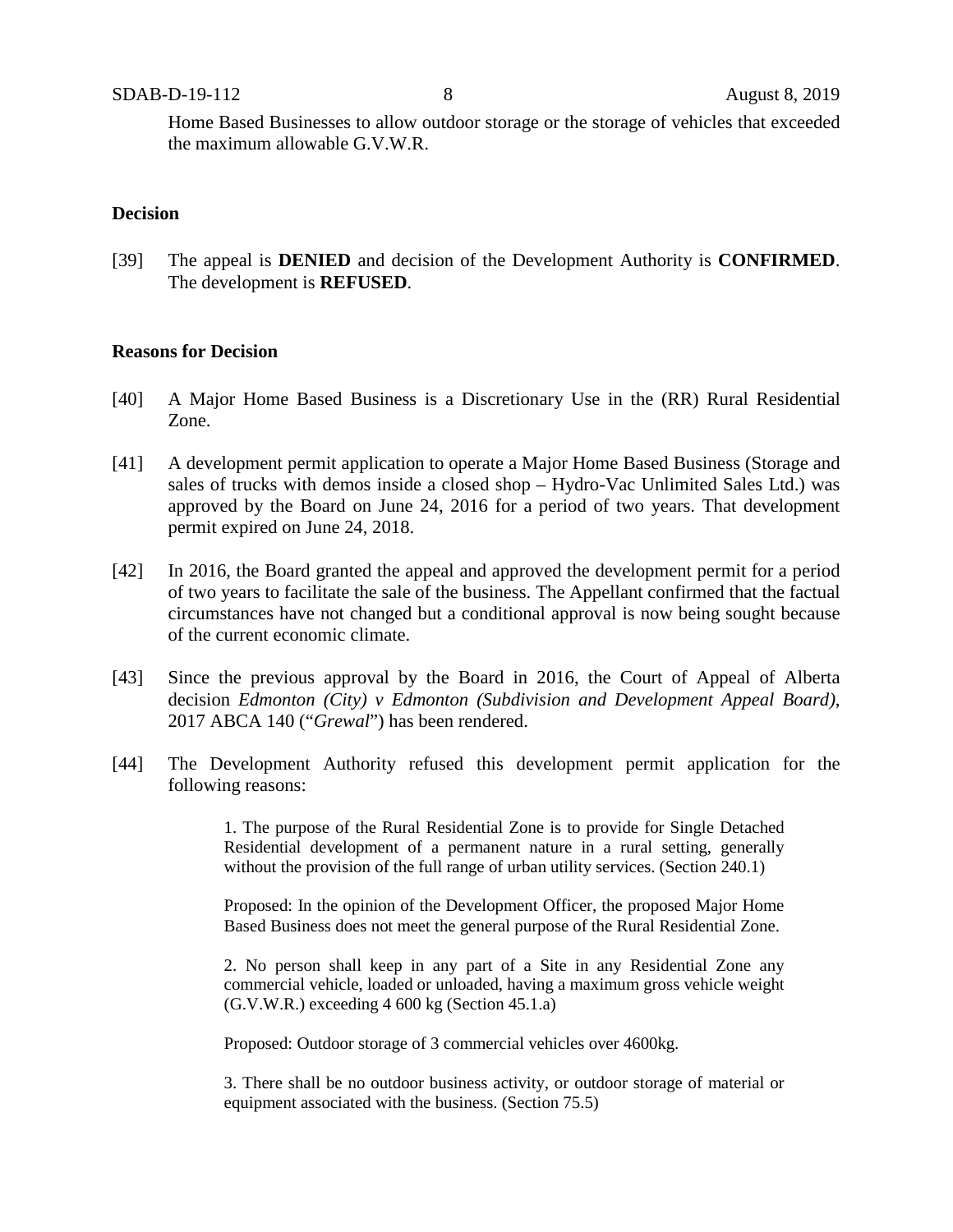Proposed: Outdoor storage of 3 commercial vehicles.

4. The Major Home Based Business shall not be allowed if, in the opinion of the Development Officer, such Use would be more appropriately located in a Commercial or Industrial Zone. (Section 75.9)

Proposed: In the opinion of the Development Officer, the use would more appropriately be located in a Commercial or Industrial Zone.

[45] The Development Officer elaborated further on each of these reasons in his written report and also stated:

> Based on the precedent set by the Court of Appeal in 2017 for the case of Edmonton (City) v Edmonton (Subdivision and Development Appeal Board) 2017 ABCA 140, a Major home Based Business use class does not capture, nor is intended to capture, business uses that occur on the property outside an approved Dwelling or Accessory Building. The Court of Appeal found that outdoor business activity does not conform with the criteria of the Major Home Based Business use class.

- [46] The Board acknowledges and is sympathetic to the personal hardships being experienced by the Appellants. However, based on a review of the verbal and photographic evidence provided, three business related vehicles that exceed the maximum allowable gross vehicle weight (G.V.W.R.) of 4600 kilograms are being stored outdoors on the subject Site.
- [47] The Board is bound by the recent decision of the Court of Appeal of Alberta in *Grewal.*  As noted by the Development Officer, in this decision, the Court of Appeal provided an interpretation of the definition of a Major Home Based Business, pursuant to section 7.3(7) of the *Edmonton Zoning Bylaw*. Paragraphs [7] through [10] of the Court of Appeal decision concluded that the Major Home Based Business use class does not capture, nor is it intended to capture, business uses that occur on the property outside an approved Dwelling or Accessory building.
- [48] While the Court of Appeal noted that outdoor business activity or storage is prohibited by the regulations contained in section 75.5 of the *Edmonton Zoning Bylaw*, the Court of Appeal found that the definition of a Major Home Based Business does not allow the outdoor storage or parking of vehicles on Site. The decision stated "All elements of a Major Home Based Business definition refer to the use of the dwelling or accessory building, making it clear that it is the building which must be used to conduct the business".
- [49] The Court of Appeal specifically found that "the outdoor storage/parking" of trucks related to the business brought the nature of the activity outside the definition of a Major Home Based Business. The Board does not have the power to vary definitions in the *Edmonton Zoning Bylaw*.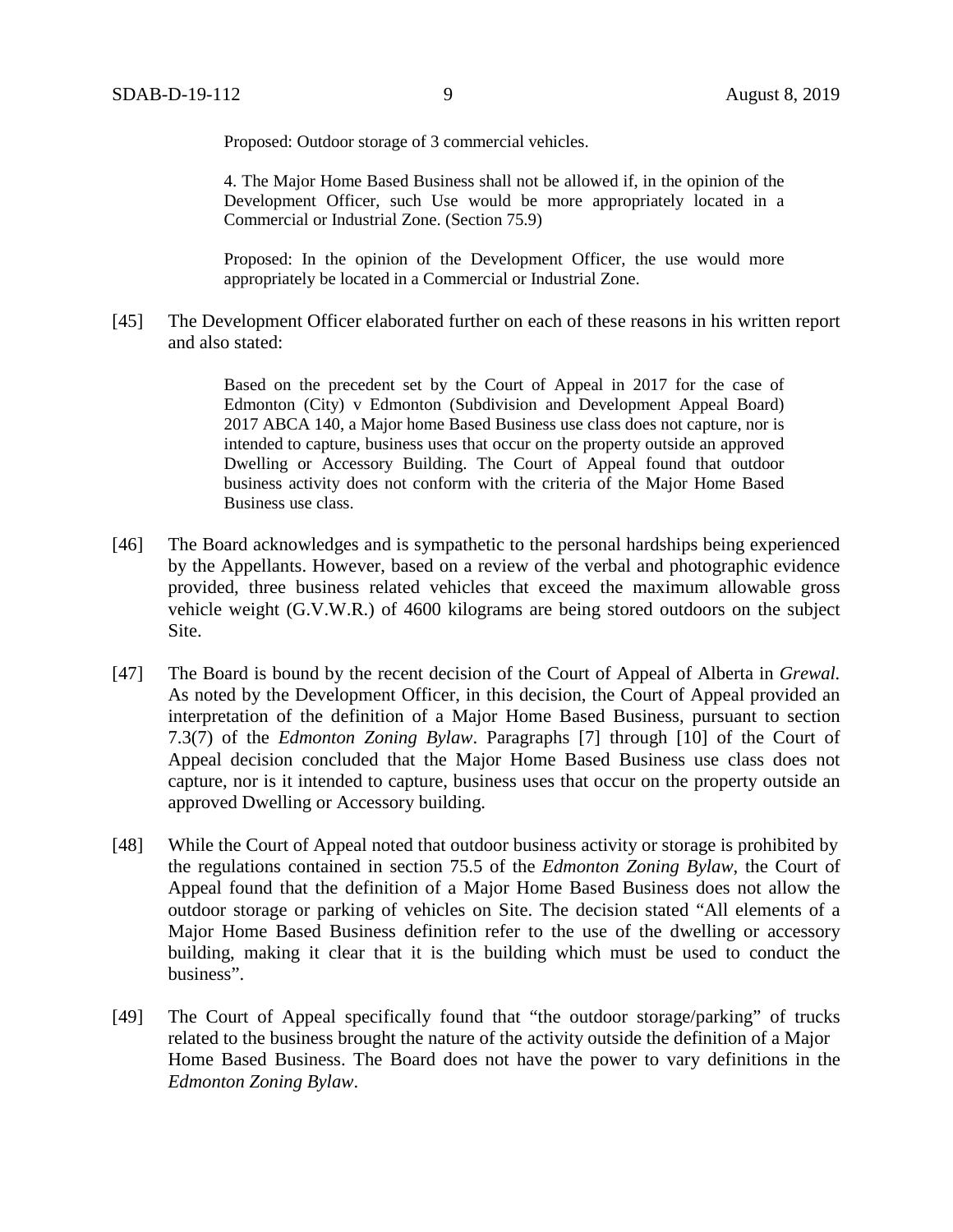SDAB-D-19-112 10 August 8, 2019

- [50] An adjacent property owner attended the hearing, as he has for all of the previous appeal hearings, to oppose the existing Major Home Based Business. The Board was advised that his concerns regarding the operation of this business from the site have not changed over the years and the Board acknowledges those concerns.
- [51] For these reasons, the Board dismisses the appeal and confirms the decision of the Development Authority.

Mr. V. Laberge, Presiding Officer Subdivision and Development Appeal Board

Board members in attendance: Ms. K. Cherniawsky, Ms. M. McCallum, Ms. S. McCartney, Mr. L. Pratt